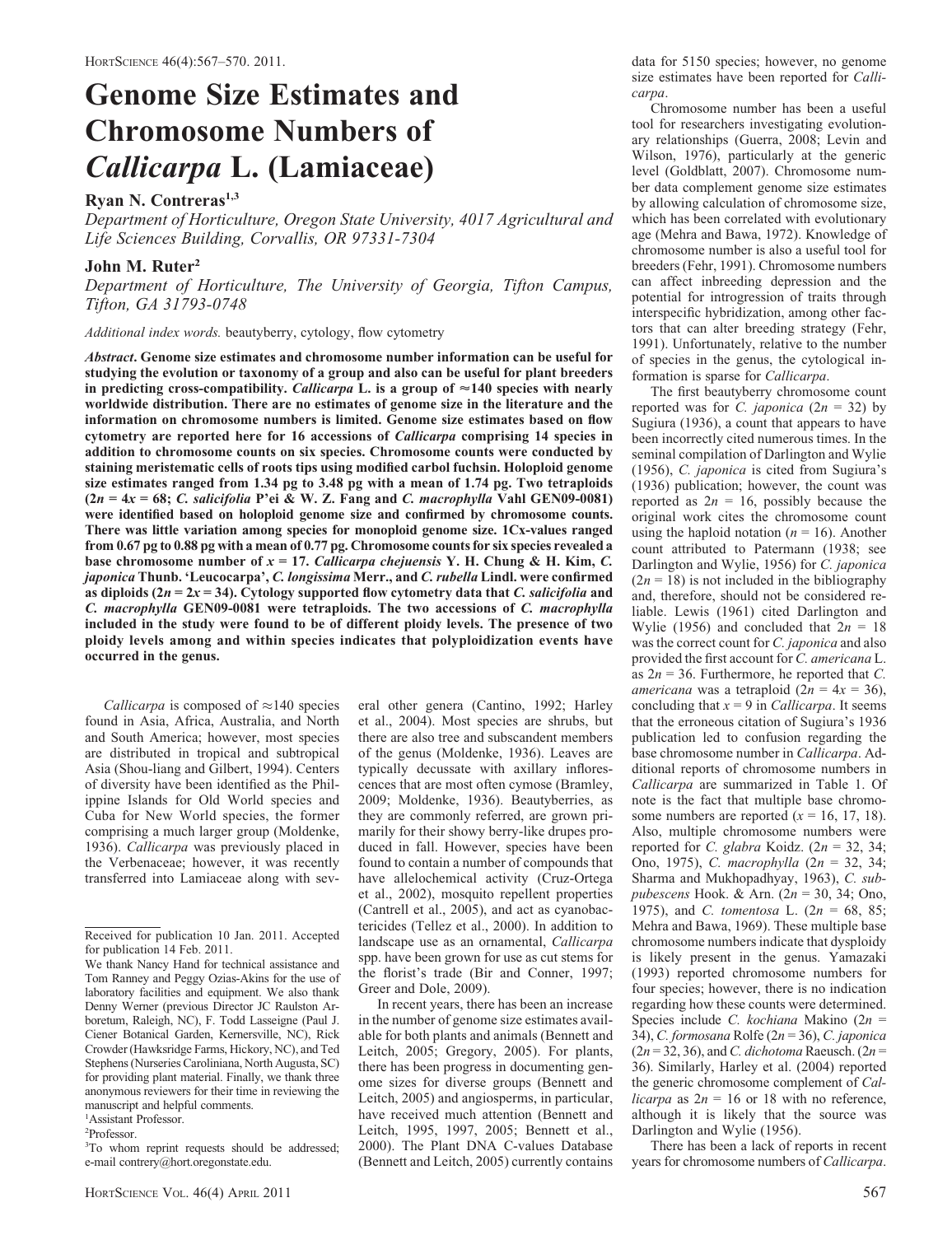The Index to Plant Chromosome Numbers online database (Goldblatt and Johnson, 1979) publishes newly reported chromosome counts from 1979 onward and does not contain any counts for Callicarpa. Nearly 50 years ago, Santamour (1965) called for a ''critical cytotaxonomic treatment study of a large number of species [of Callicarpa].'' The objective of the current research was to document chromosome number and genome size of Callicarpa species to add to the available information on the genus.

#### Materials and Methods

Plant material. Sixteen taxa representing 14 species were maintained in containers at the University of Georgia, Tifton Campus. Plants were grown in 2.4-L or 11.4-L containers filled with substrate containing 8 pine bark:1 sand amended with  $0.91 \text{ kg} \cdot \text{m}^{-3}$  dolomitic lime and 0.45 kg·m<sup>-3</sup> Micromax (The Scotts Co., Marysville, OH) and topdressed with  $15 g (2.4 L)$  or  $45 g (11.4 L)$  of Osmocote Plus 15-4.0-9.1 (The Scotts Co.). The 16 taxa that were studied along with their accession numbers that we assigned are found in Table 2.

Genome sizing. Leaf tissue preparation and diamidino phenyl indole (DAPI) nuclei staining were performed according to Contreras et al. (2009). Pisum sativum L. 'Ctirad', with a genome size of 8.76 pg (Greilhuber et al., 2007), was used as an internal standard to calculate holoploid genome size {2C DNA content of sample  $[pg] = 8.76$  pg  $\times$  [mean DNA fluorescence (MRF) sample/MRF standard]}. Monoploid (1Cx-value; Greilhuber et al., 2005) genome sizes were calculated by dividing the holoploid 2C value by the number of chromosome sets. Analysis was conducted using a Partec PA II flow cytometer (Partec, Münster, Germany). Three replicates were used for each taxon. Mean holoploid DNA content for each species was subjected to analysis of variance (ANOVA) and means were separated based on least significant difference (LSD) ( $\alpha$  = 0.05) using SAS (PROC ANOVA, SAS 9.1.3; SAS Institute Inc., Cary, NC). Data for cv % are presented as means ± SE.

Cytological analysis. Plants were grown in containers as described previously. Containers were placed in trays filled with vermiculite and roots were allowed to grow out of the containers into vermiculite for collection. Collection of roots and cytological analysis were performed according to Contreras et al. (2009). Chromosomes were stained using modified carbol fuchsin and 10 to 20 cells were counted for each taxon.

### Results and Discussion

Holoploid genome size estimates ranged from 1.34 pg to 3.48 pg with a mean of 1.74 pg (Table 2). Little variation in holoploid genome size was observed with the exception of C. salicifolia and C. macrophylla GEN09- 0081, which had approximately twice the DNA content of the mean of other samples included in the study (Table 2). Mean separation using LSD ( $\alpha$  = 0.05) showed there were

| Taxon                      | Chromosome no. | Citation                      |
|----------------------------|----------------|-------------------------------|
| $\overline{C}$ . acuminata | $2n = 34$      | Mehra and Bawa, 1969          |
| C. americana               | $2n = 36$      | Lewis, 1961; Santamour, 1965  |
| C. formosana               | $2n = 36$      | Chuang et al., 1963           |
| C. glabra                  | $2n = 32, 34$  | Ono, 1975                     |
| C. japonica                | $2n = 32$      | Sugiura, 1936                 |
| C. japonica                | $2n = 36$      | Santamour, 1965               |
| C. loureiroi Hook. & Arn.  | $2n = 34$      | Chuang et al., 1963           |
| C. macrophylla             | $2n = 32, 34$  | Sharma and Mukhopadhyay, 1963 |
| C. nishimurae Koidz.       | $2n = 34$      | Ono, 1975                     |
| C. <i>psilocalyx</i>       | $2n = 34$      | Mehra and Bawa, 1969          |
| C. subpubescens            | $2n = 30, 34$  | Ono, 1975                     |
| C. tomentosa               | $2n = 68, 85$  | Mehra and Bawa, 1969          |

| Table 2. Genome sizes calculated using flow cytometry on diamidino phenyl indole (DAPI)-stained nuclei |  |
|--------------------------------------------------------------------------------------------------------|--|
| and chromosome numbers counted using light microscopy of <i>Callicarpa</i> spp. maintained at the      |  |
| University of Georgia, Tifton Campus.                                                                  |  |

|                       |            | 2C genome           | $1C \times$ genome |                 | Chrom.             |        |
|-----------------------|------------|---------------------|--------------------|-----------------|--------------------|--------|
| Taxon                 | Accession  | size $(pg)^{z}$     | size $(pg)^y$      | $CV\%$          | $no.$ <sup>x</sup> | Ploidy |
| C. acuminata          | GEN08-0041 | 1.54 h <sup>w</sup> | 0.77               | $6.75 \pm 0.76$ |                    | 2x     |
| C. americana 'Lactea' |            | 1.56h               | 0.78               | $6.08 \pm 0.50$ |                    | 2x     |
| C. cathavana          | GEN08-0030 | 1.52 <sub>b</sub>   | 0.76               | $5.94 \pm 0.15$ |                    | 2x     |
| C. chejuensis         | GEN08-0040 | 1.44 <sub>b</sub>   | 0.72               | $6.13 \pm 0.46$ | $2n = 34$          | 2x     |
| C. ferruginea         | GEN08-0038 | 1.62 <sub>b</sub>   | 0.81               | $6.46 \pm 0.39$ |                    | 2x     |
| C. formosana          | GEN08-0029 | 1.34 <sub>b</sub>   | 0.67               | $4.86 \pm 0.36$ |                    | 2x     |
| C. japonica           | GEN08-0034 | 1.45 <sub>b</sub>   | 0.72               | $4.75 \pm 0.36$ |                    | 2x     |
| C. japonica           |            | 1.52 <sub>b</sub>   | 0.76               | $7.02 \pm 0.80$ | $2n = 34$          | 2x     |
| 'Leucocarpa'          |            |                     |                    |                 |                    |        |
| C. kwangtungensis     | GEN08-0035 | 1.64 <sub>b</sub>   | 0.82               | $5.93 \pm 0.31$ |                    | 2x     |
| C. longissima         | GEN08-0042 | 1.63 <sub>b</sub>   | 0.82               | $5.82 \pm 0.68$ | $2n = 34$          | 2x     |
| C. macrophylla        | GEN08-0039 | 1.76h               | 0.88               | $5.01 \pm 0.44$ |                    | 2x     |
| C. macrophylla        | GEN09-0081 | 3.48a               | 0.87               | $8.67 \pm 1.59$ | $2n = 68$          | 4x     |
| C. rubella            | GEN08-0033 | 1.39 <sub>b</sub>   | 0.69               | $7.21 \pm 0.52$ | $2n = 34$          | 2x     |
| C. salicifolia        | GEN08-0031 | 3.11a               | 0.78               | $4.45 \pm 0.34$ | $2n = 68$          | 4x     |
| C. shikokiana         | GEN08-0032 | 1.44h               | 0.72               | $5.35 \pm 0.24$ |                    | 2x     |
| C. ×tosaensis         | GEN08-0037 | 1.42 <sub>b</sub>   | 0.71               | $5.26 \pm 0.09$ |                    | 2x     |

<sup>2</sup>Holoploid genome size; determined using Pisum sativum 'Ctirad' as an internal standard with known genome size of 8.76 pg; n = 3. Calculated using the formula: 2C DNA content of sample =  $8.76 \times$  [mean relative fluorescence of sample (MRF)/MRF standard].

y Monoploid genome size; calculated as above and divided by the number of sets of chromosomes.

x Chromosome counts performed on mitotic spreads of meristematic root tip cells prepared and stained using modified carbol fuchsin technique (Kao, 1975); counted using light microscopy at  $\times 1000$ magnification.

wMeans within column followed by the same letter are not different based on least significant difference  $\alpha = 0.05$ .

no significant differences among diploid and tetraploid samples, respectively (Table 2). Monoploid genome sizes were also calculated and ranged from 0.67 pg to 0.88 pg with a mean of 0.77 pg. The lack of variation in monoploid genome size indicates that there is not a large difference in chromosome size among the taxa evaluated. This conclusion is based on the assumption that all species have the same base chromosome number  $(x = 17)$ , discussed subsequently. Furthermore, all species subjected to genome size estimation were diploid with the exception of C. salicifolia and one accession of C. macrophylla.

As indicated, there are no published estimates for genome size for Callicarpa; however, Bennett and Leitch (2005) reported 21 estimates for genome sizes in Lamiaceae. These monoploid genome size estimates ranged from 0.33 pg to 5.65 pg with a mean of 1.56 pg. The current estimates for Callicarpa fall within the range of values previously reported for the family and provide the first report of cytological or genome information for a number of species, including

C. cathayana Chang., C. chejuensis, C. ferruginea Sw., C. kwangtungensis Chun, C. longissima, C. rubella, C. shikokiana Makino, and C. xtosaensis Makino. Callicarpa xtosaensis is reported to be a hybrid of C. kochiana and C. japonica (Yamanaka, 1988). All of these species are native to Southeast Asia except C. ferruginea, which is of Cuban origin. This report is the first account of genome information from the New World center of genetic diversity. The current study evaluated nuclei stained with DAPI, which binds preferentially to AT-rich regions of DNA as opposed to a DNA intercalator such as propidium iodide. Propidium iodide is the recommended fluorochrome for precise genome size estimation (Leitch and Bennett, 2007); however, DAPI is acceptable for relative estimation and ploidy determination as used in the current study (Parris et al., 2010).

Chromosome counts are reported for six species (Table 2; Fig. 1A–F). Four samples appear to be diploid with the chromosome complement  $2n = 2x = 34$ : C. chejuensis, C. japonica 'Leucocarpa', C. longissima, and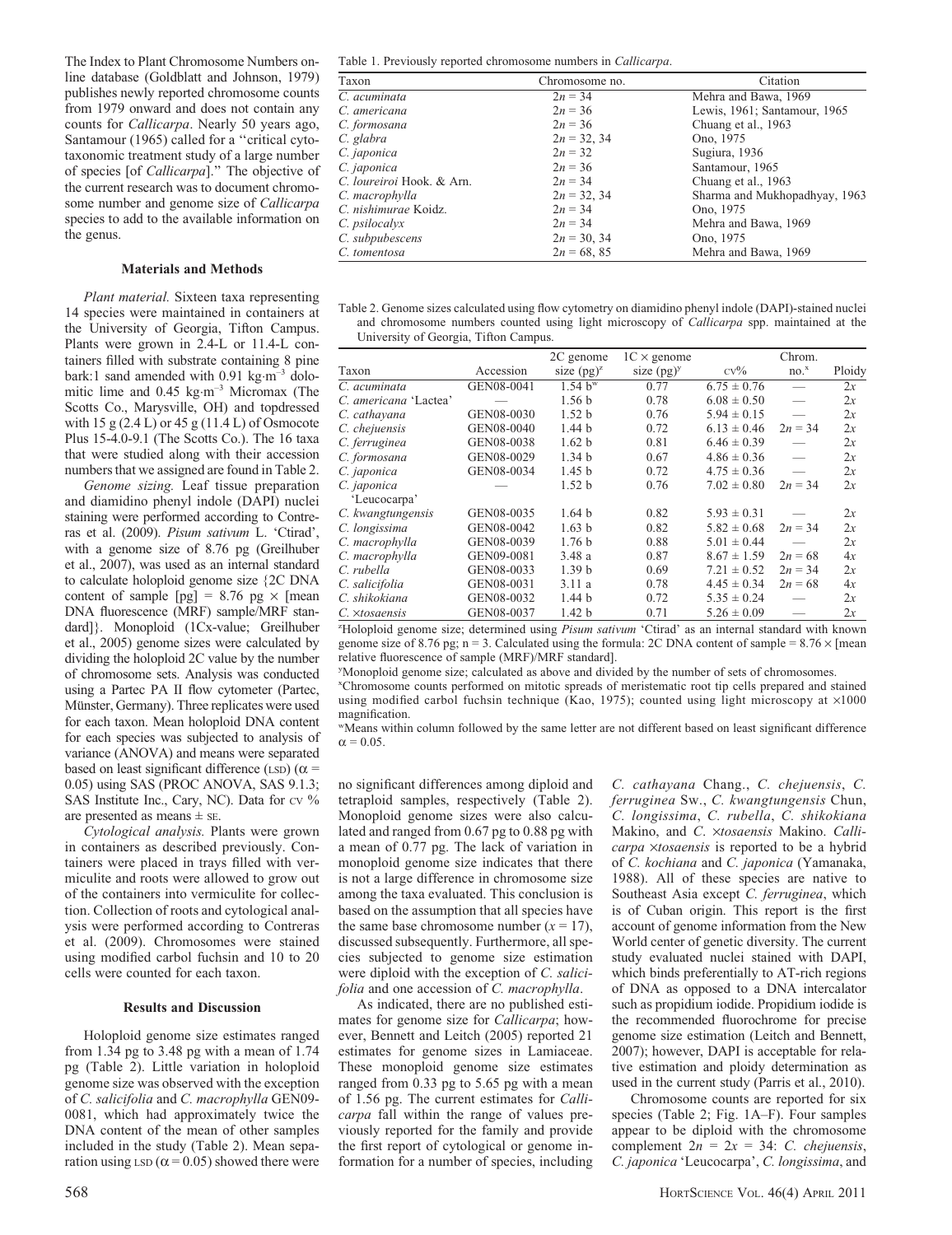

Fig. 1. Photomicrographs of chromosome spreads prepared using meristematic root tips of (A) Callicarpa chejuensis, (B) C. japonica 'Leucocarpa', (C) C. rubella, (D) C. salicifolia, (E) C. macrophylla GEN09-0081, and (F) C. longissima. Scale bar 10 µm.

C. rubella. Callicarpa macrophylla GEN09- 0081 and *C. salicifolia* both had twice the number of chromosomes and were interpreted as tetraploids  $(2n = 4x = 68)$ . Chromosome counts were compared with genome size estimates and used to infer the ploidy of species not analyzed cytologically (Table 2). The current counts are consistent with the findings of Mehra and Bawa (1969) and Sharma and Mukhopadhyay (1963) who reported  $x = 17$ for C. tomentosa, C. psilocalyx C.B. Clarke, C. acuminata Roxb., and C. macrophylla (Table 1). On the other hand, base chromosome number in Callicarpa has also been reported as  $x = 8$  or 9 (Lewis, 1961; Santamour, 1965). The erroneous citation of Sugiura (1936) is the only report of *Callicarpa* below  $2n = 32$ . It is likely that C. japonica, C. americana, and C. dichotoma are diploid, not tetraploid as previously reported (Lewis, 1961; Santamour, 1965); however, as a result of the occurrence of multiple ploidy levels in other species, it may be possible that there are populations with chromosome complements of  $2n = 16$  or  $2n = 18$ .

The current study reported two tetraploid species (C. macrophylla and C. salicifolia). Two accessions of C. macrophylla were included, one diploid determined by genome size estimation and one tetraploid determined by genome size estimation and confirmed by chromosome counts. Sharma and Mukhopadhyay (1963) previously reported a diploid count of  $2n = 34$  for C. macrophylla as well as a variant that was an apparent nullisomic aneuploid  $(2n = 32)$ . Previous accounts of chromosome numbers of C. acuminata, C. psilocalyx, and C. tomentosa reported  $x = 17$ ; furthermore, three collection sites of C. tomentosa were assessed and two were reported as octoploid  $(2n = 136)$  and one was decaploid  $(2n = 170)$ (Mehra and Bawa, 1969). The current research supports the report of Mehra and Bawa (1969) regarding the presence of a polyploid series in *Callicarpa*. Although it is not completely

clear, dysploidy, not just isolated cases of aneuploidy, appears to be present in Callicapra. Dysploidy is the stepwise loss of chromosomes within a genus and its occurrence in *Callicarpa* is supported by the fact that Chuang et al., (1963), Lewis (1961), Ono (1975), Santamour (1965), and Sugiura (1936) all reported chromosome counts in the genus that can be interpreted as varying from  $x = 17$  and include  $x = 15$ , 16, and 18. Multiple base chromosome numbers have been reported elsewhere. Lantana L. is based on at least two base chromosome numbers  $(x = 11$  and 12) and polyploid series are found in both basic lines (Sanders, 1987).

All of the species included in the current study except C. americana 'Lactea', C. acuminata, and C. ferruginea have similar distributions in Asia (Shou-liang and Gilbert, 1994) indicating that the development of their current base chromosome number likely took place before their divergence. If the reports of Santamour (1965) and Sugiura (1936) are accurate and combined with the current report, then C. japonica also has aneuploid populations. Only a single genotype of C. japonica was used in the current research, so it is not possible to determine if previous reports are incorrect or if there are populations with different chromosome numbers. Lewis (1961) and Santamour (1965) both report the chromosome number of C. americana as  $2n = 36$ . Because the distribution of C. americana is separated from other species that have been reported, it is likely that its genome evolution and polyploidization/diploidization occurred independently. Similarly, Ono (1975) reported aneuploidy in two of three species found on the Bonin Islands. These species have evolved in isolation, because the islands have never been connected to any landmass (see Asami, 1970; Kawakubo, 1990).

This research was initiated to support an applied breeding program with the goal of combining novel phenotypes such as the purple foliage of C. kwangtungensis with adaptability of American beautyberry. Germplasm was assembled through a combination of availability of material and horticultural interest. Over 500 interspecific crosses were made in 2008 in attempts to cross C. americana with six species, including C. acuminata, C. cathayana, C. formosana, C. japonica 'Leucocarpa', C. kwangtungensis, and C. longissima (data not shown). Fruit and seed were recovered from most crosses, but no seedlings were recovered indicating that post-fertilization barriers are present. To obtain hybrid progeny from these crosses, it may be necessary to use techniques such as embryo rescue, embryo culture, ovary culture, ovule culture, etc. (Kush and Brar, 1992). Our hypothesis was that different base chromosome numbers between species was the basis for apparent incompatibility. Perhaps this is a contributing factor to the lack of success in crosses between C. americana ( $2n = 36$ ) and C. acuminata or C. japonica 'Leucocarpa', which both have the chromosome complement  $2n = 34$ . Alternatively, C. americana and C. formosana are both reported to have a chromosome complement of  $2n = 36$ , but reciprocal crosses between these species were also unsuccessful. These results suggest other incompatibility issues are present, which prevent hybridization between these species. There are no reports of attempts to make interploid crosses in Callicarpa; however, based on our crossing efforts, it seems unlikely that interspecific/interploid crosses will be successful.

The current research provides genome size estimates using flow cytometry on DAPIstained nuclei for Callicarpa. Genome sizes all lie within the range of previous reports for Lamiaceae. Chromosome numbers are also reported for six species and the base chromosome number of  $x = 17$  is common for all. Two tetraploid species are reported. The current research agrees with some of the previous reports on the base chromosome number and presence